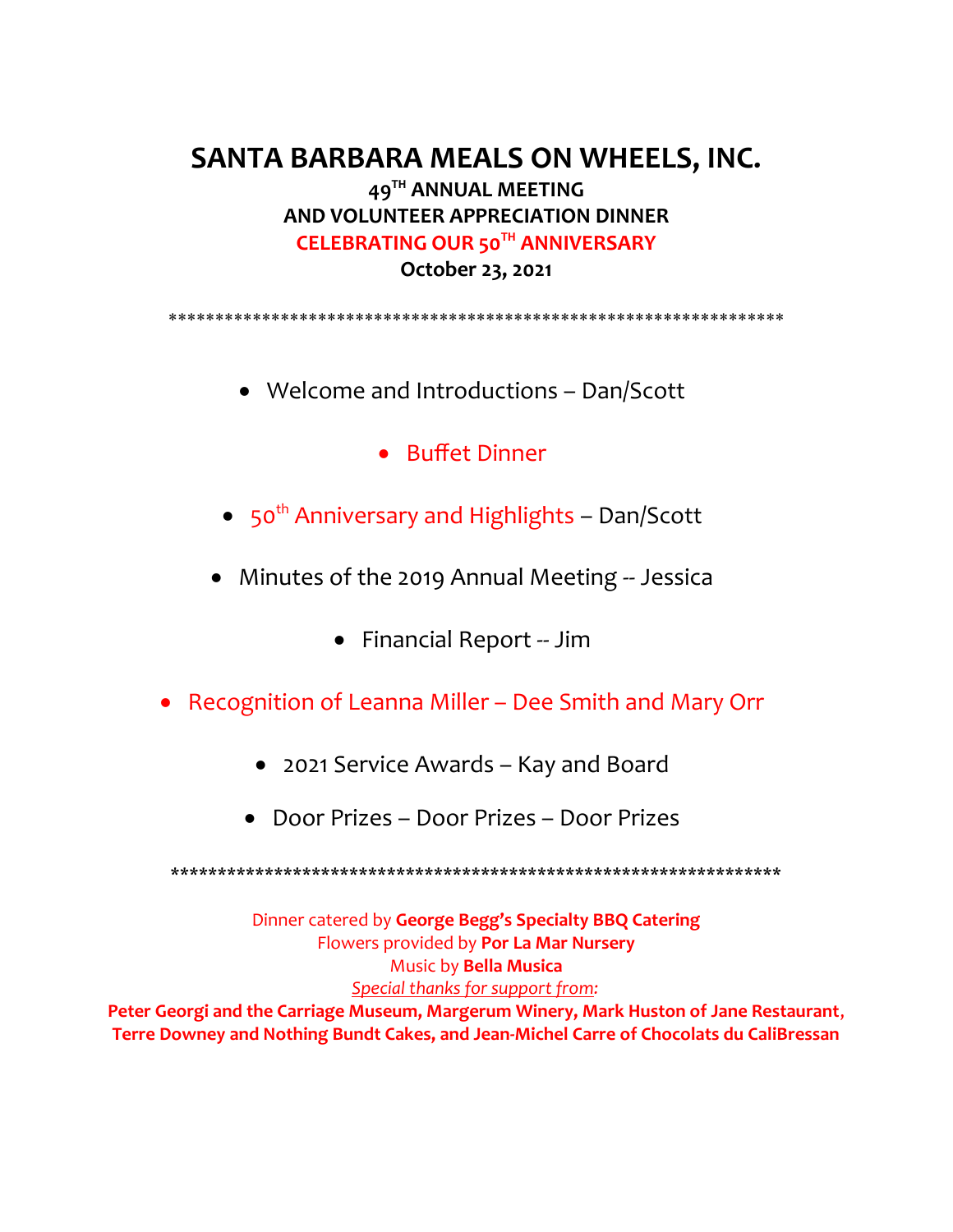# **2020-2021 Board of Directors**

Dan Kronstadt, Co-President (2018-2023) Kristin Hogue (2019-2024) Scott Reid, Co-President (2018-2023) Ron Mulder (2016-2021) Linda Ruuska, Vice-President (2017-2022) Kris Muller (2016–2021) Jim Byrne, Treasurer (2018–2023) May Osher (2019-2024) Jessica Galli, Recording Secretary (2019–2024) Carol Rogers (2016–2021) Lupe Ibarra, Corresponding Secretary (2017-2022)

## **Staff**

Mia Relis, Administrative Assistant Kay Castagnola, Volunteer Driver Coordinator

### **2021 Service Awards**

### **5 Years**

Cheryl Niccoli (Tue #5) Diane Wolf (retired #6) Dan Kronstadt (Thu#1) May Osher (Sat #1)

Denise Mabardi (Thu #2) Sandy Nordahl (Sun #3/Rotary)

### **10 Years 20 Years**

Carol Mackey (Sat #5) Joyce Axilrod (Wed #1) Tom Mackey (Sat #5) Nancy McAleer Golden (Sub #3) Valeri Copperman (wkend sub #1)

Julie Burge (Tue #2) Barbara Ingram (retired driver/office)

### **15 Years 25 Years**

Laurie Small (Sat #6/Rotary) Mary Orr (Mon #1)

Angela Creaven (Mon #5)

### **Retirees in 2018-2019**

Nina Chamberlain (16 years ) Mark Lehrfeld (4 years) Nori Brown (12 years) Maureen Mannion (3 years)

Don /Mary Kohler (10 years) Carolyn Franco Carolyn Hubbs (7 years) Lisa Goodman Diane Wolf (5 years) Marc Osborn

Nancy Samson

\*\*\*\*\*\*\*\*\*\*\*\*\*\*\*\*\*\*\*\*\*\*\*\*\*\*\*\*\*\*\*\*\*\*\*\*\*\*\*\*\*\*\*\*\*\*\*\*\*\*\*\*\*\*\*\*\*\*\*\*\*\*\*\*\*

### **THANK YOU TO ALL OF OUR GENEROUS DOOR PRIZE DONORS !!**

Arnoldi's Café – Axxess Santa Barbara – Benchmark Eatery – The Berryman – Brophy Brothers Chaucer's Books – Farmer Boy Restaurant – Jane Restaurant – Joe's Café – Metropolitan Theaters The Nugget, Goleta – Opal Restaurant – Santa Barbara Audiology – Santa Barbara Botanic Garden Tecolote Bookstore, Montecito – Trader Joe's, De La Vina – Toy Crazy, Montecito 2 Peas in a Pod / Mama's Preserves